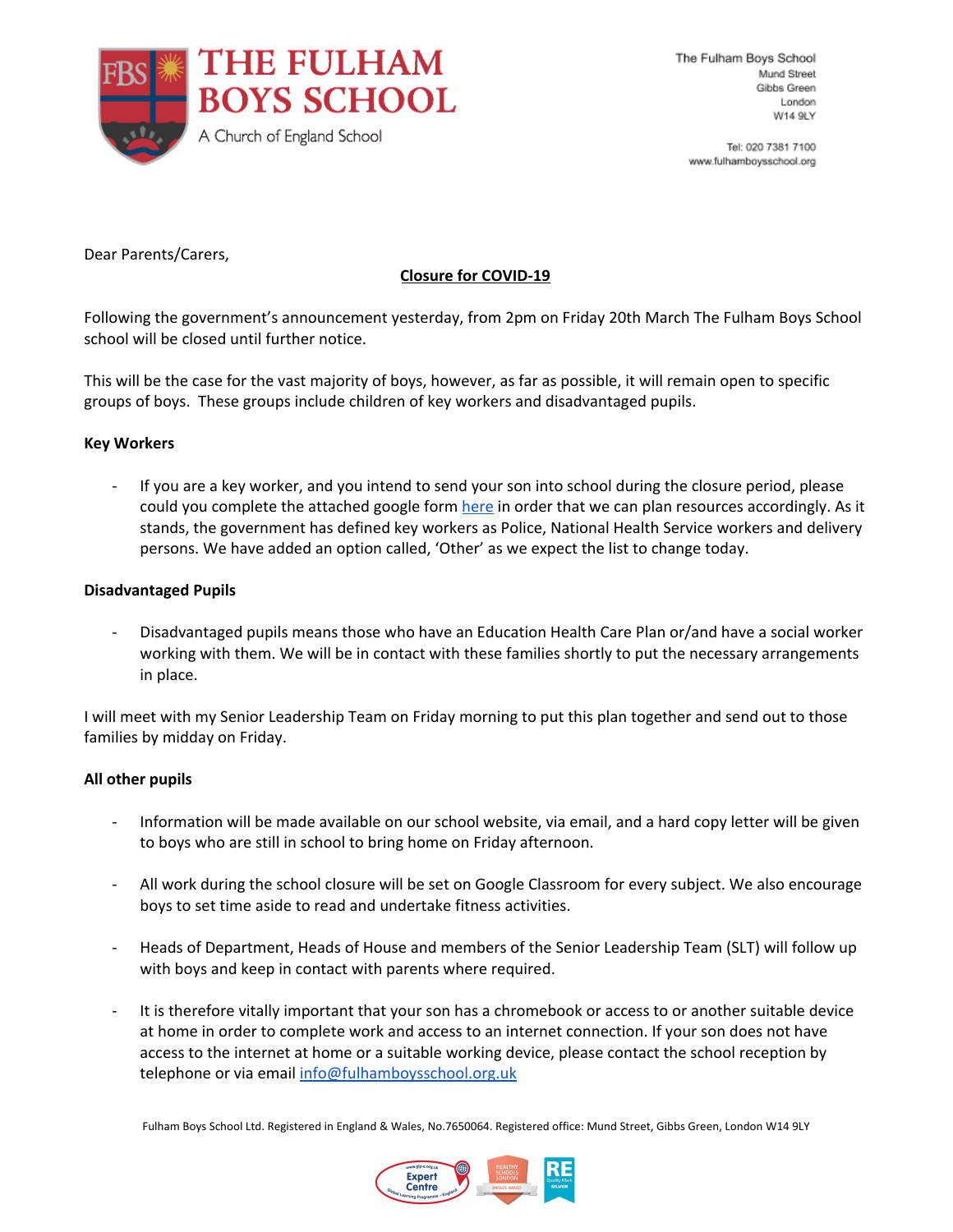- On our website, there is a link to practical help for parents and boys during this period of closure. Among other things, this includes how you can support your son with his reading.
- All events in the school calendar will be cancelled while we are closed including GCSE Easter revision sessions.
- Many school trips have already been cancelled and we are working with trip providers to arrange refunds to parents. Please bear with us while we resolve these matters.

# **Year 11**

- As I am sure you are also aware, the government announced yesterday that GCSE exams will not take place in May and June. As I write this, I do not know if or when Year 11 will sit their GCSEs. It could be that boys will sit them in the Autumn or, more likely, it could be that the school will be required to give the boys projected levels. If that is the case, we would then be required to give evidence of the boys' work to back up the level we have awarded. You must keep all marked assignments. It is therefore imperative that Year 11 boys work as hard as they can, completing all assignments and submitting all their work to achieve the highest level possible. This is an uncertain time for our students, but it is an opportunity to use it to your advantage and work hard.
- Sixth Form offer letters which were sent out yesterday still stand. We will revisit this when we reopen.

# **Year 12**

As with GCSE exams there will not be any AS exams taking place this summer. However, at the moment the A level examinations in summer 2021 will go ahead as scheduled. This means it is really important that boys keep on top of their work and continue to complete the course. As always, teachers will support in this so please keep in regular contact with them via Google classroom and email.

# **Future Communication**

- I will communicate updates to parents via email, text message and will also publish regular updates via the school website.
- Boys will be able to communicate with their teachers via email.
- Parents can email [info@fulhamboysschool.org.uk](mailto:info@fulhamboysschool.org.uk) which will be monitored by a member of the support staff daily who will manage queries and determine the most appropriate person to deal with the query. They will also check the school phone daily. We are committed to supporting you as much as possible during this unprecedented time.
- I also plan on doing a Podcast once a week for boys and parents.

Fulham Boys School Ltd. Registered in England & Wales, No.7650064. Registered office: Mund Street, Gibbs Green, London W14 9LY